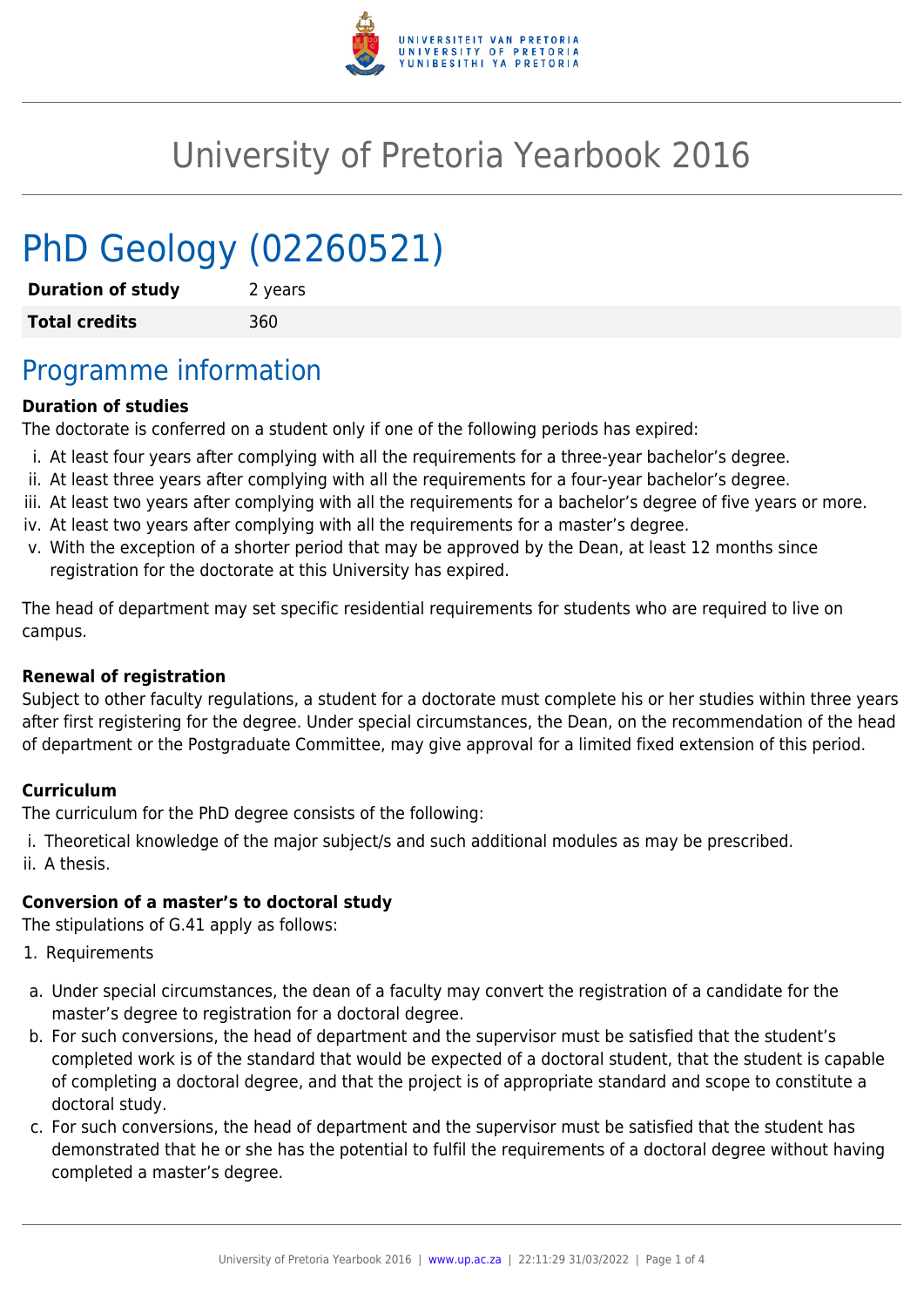

#### 2. Process

- a. Application for conversion may be submitted at any time during the course of study for the master's degree.
- b. The application for the conversion must include the following documentation:
- i. A detailed progress report by the candidate of the work completed for the master's project. The report must provide proof that the results obtained thus far are of such a standard and scientific significance that they justify conversion to a doctoral project. The report should include details of presentations made at conferences and of material that has been submitted for publication and/or published.
- ii. A detailed proposal for the intended doctoral project, written by the candidate, including the objectives of the project.
- iii. A recommendation by the supervisor with specific comments on the ability of the applicant as a potential doctoral candidate as well as the feasibility of the conversion, especially with regard to the information provided by the candidate in his/her reports (items (i) and (ii)).
- iv. A recommendation by the head of department, if he or she is not the supervisor, in which the ability of the candidate as a potential doctoral candidate is confirmed.
- v. If the dean considers it advisable for the faculty, the candidate may be required to present a seminar to the department in support of the application. In this case, the head of department should include a report on this in his or her recommendation.
- c. The application of the candidate, together with the reports and recommendations, is submitted for consideration to the dean, (who may delegate to the Chairperson of the Faculty Postgraduate Committee) for approval. The decision should be submitted to the Faculty Board for approval.

#### **General**

Candidates are required to familiarise themselves with the General Regulations regarding the maximum duration of study and the requirements to submit an article/s for publication.

## Admission requirements

In addition to the requirements of General Regulations G.1.3 and G.62 an appropriate MSc degree is a prerequisite for admission to PhD studies. Additional requirements and conditions can be specified by the Dean on the recommendation of the head of department and the supervisor.

### Examinations and pass requirements

- i. Consult the General Regulations that apply to the calculation of marks.
- ii. In order to obtain the PhD degree the candidate must:
- pass the examinations and the prescribed modules, as determined in the study programme;
- pass the thesis: and
- pass the final examination on the thesis and general subject knowledge.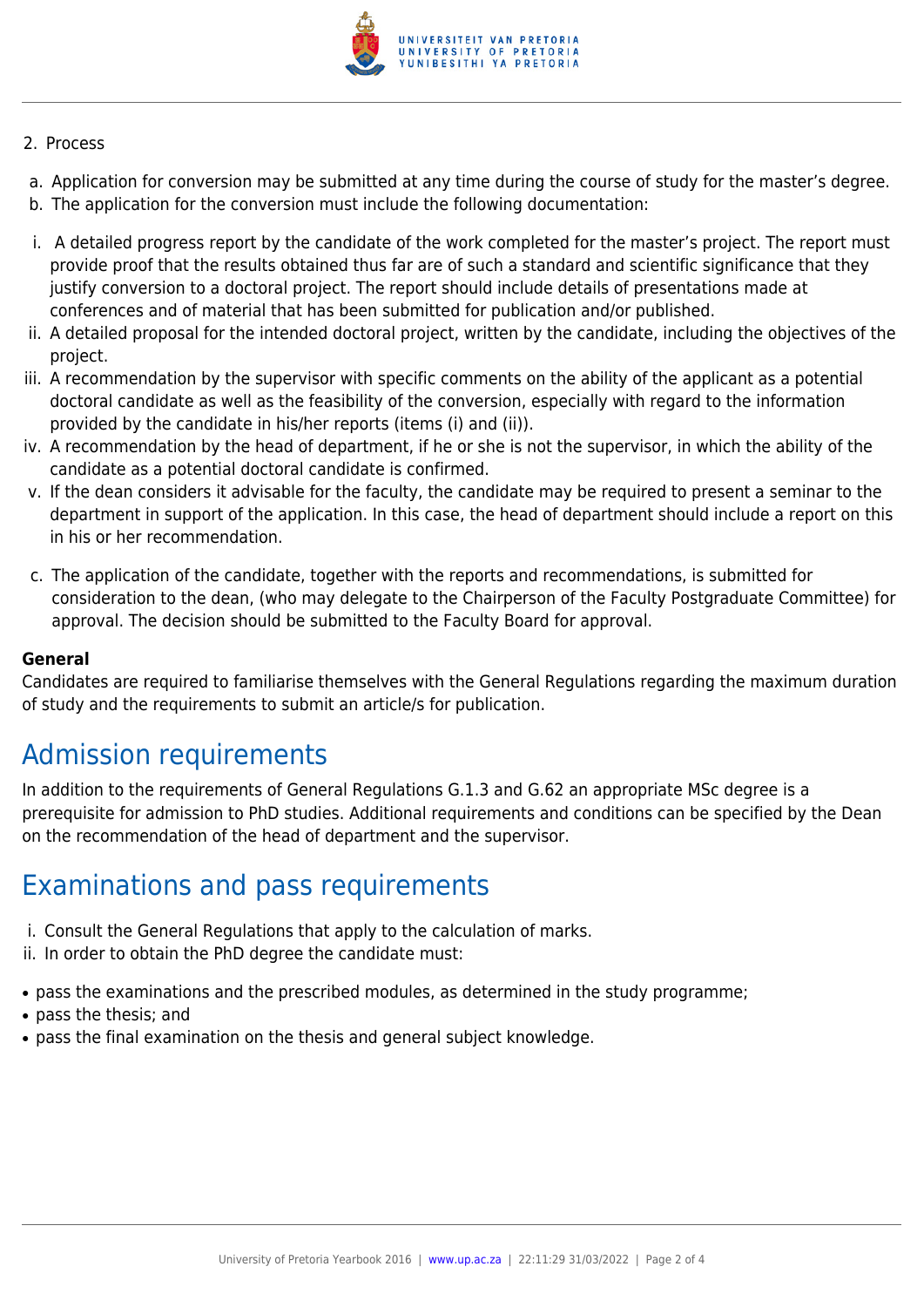

# Curriculum: Year 1

**Minimum credits: 360**

### **Core modules**

### **Thesis: Geology 990 (GLG 990)**

| <b>Module credits</b>         | 360.00            |
|-------------------------------|-------------------|
| <b>Prerequisites</b>          | No prerequisites. |
| Language of tuition           | Both Afr and Eng  |
| <b>Academic organisation</b>  | Geology           |
| <b>Period of presentation</b> | Year              |